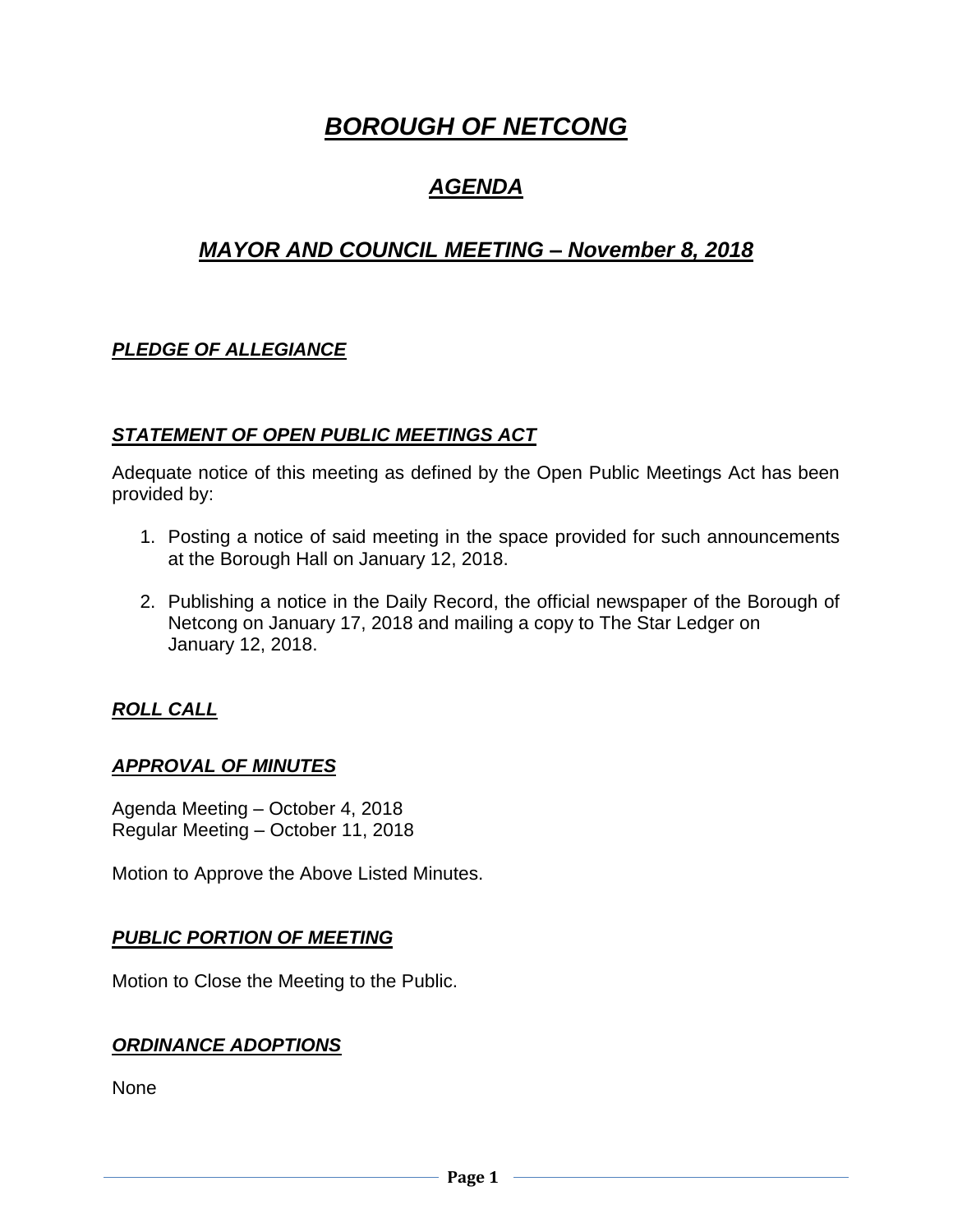## *CORRESPONDENCE*

None

## *BOROUGH ADMINISTRATOR REPORT*

#### *COMMITTEE REPORTS*

| Finance & Insurance:                                                                     | E. Still     | J. Sylvester |
|------------------------------------------------------------------------------------------|--------------|--------------|
| Economic Development:                                                                    | R. Hathaway  | E. Still     |
| <b>Public Safety:</b><br>(Police, Fire, Rescue)<br>Dept. of Public                       | J. Sylvester | E. Koster    |
| Works & Utilities:                                                                       | E. Koster    | R. Hathaway  |
| Recreation:                                                                              | J. Albensi   | T. Laureys   |
| <b>Public Services:</b><br>(Human Services<br>Recycling & Solid<br><b>Waste Disposal</b> | T. Laureys   | J. Albensi   |

#### *OLD BUSINESS*

- 1. Special Meeting November 29, 2018- Crown Point PILOT and Developer's Agreement.
- 2. Borough Engineer, Robert Guerin to address the council Resolution 2018-106 Change Order #1 for the Water Distribution System Improvements Contract with John Garcia Construction Co, Inc.

#### *NEW BUSINESS*

- 1. Church Street- Change to One Way Traffic
- 2. Best Practices Checklist
- 3. Social Affair Permit St. Cesario Beefsteak Dinner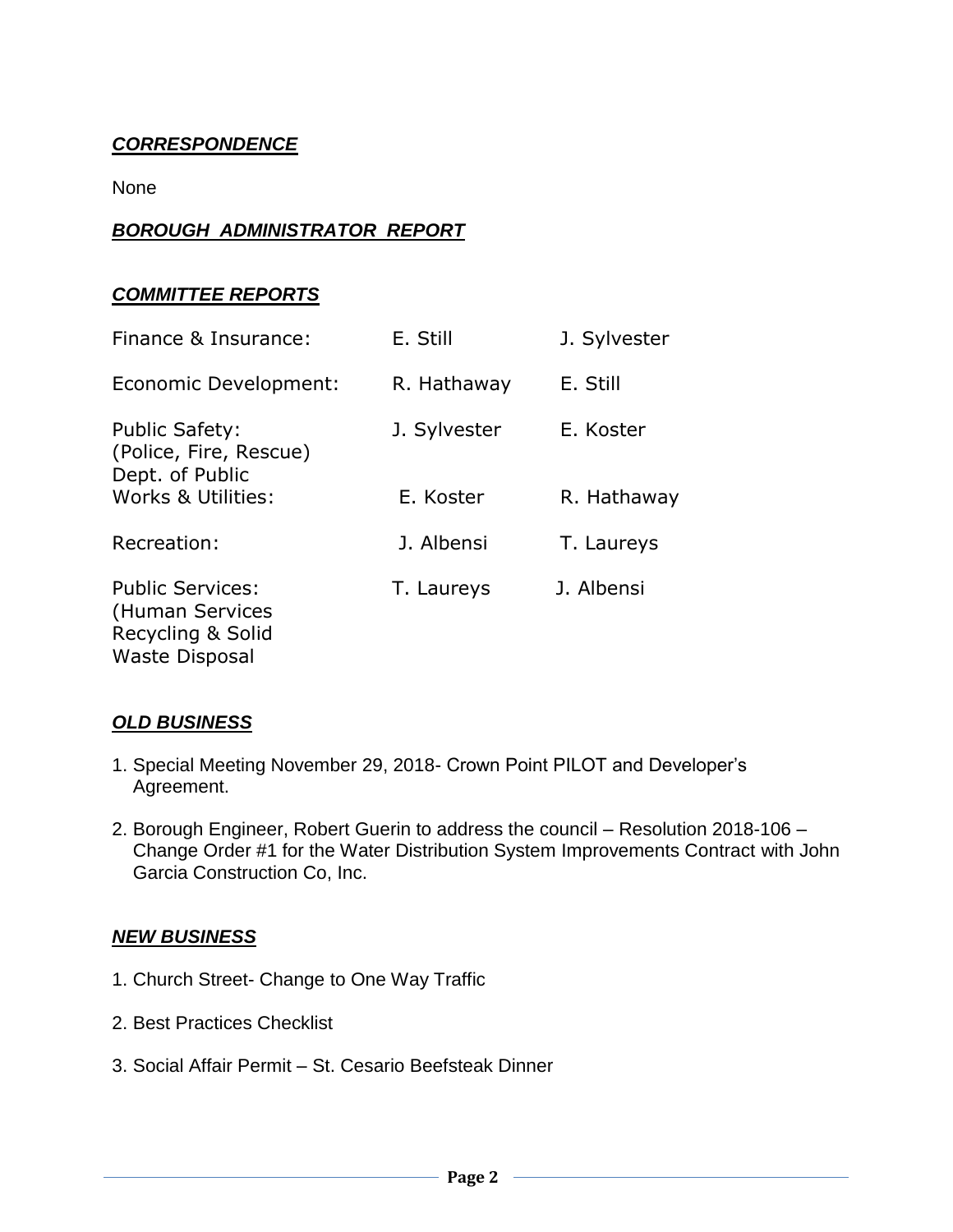## *PRIVILEGE OF THE FLOOR TO THE COUNCIL*

## *MAYOR'S COMMENTS*

#### *RESOLUTIONS*

**1.Resolution 2018- 99 -** Authorizing Sanitary Sewer and Water Allocations to FJZ Properties, LLC for Block 8, Lot 28 More Commonly Known as 126 Allen Street in the Borough of Netcong.

**2. Resolution 2018 - 105 -** Authorizing the Approval of Change Order No. 1 for the Railroad Ave. & Marc. Ct. Improvements Phase II Contract with M. Sky Construction Corporation.

**3. Resolution 2018-106 –** Authorizing the Approval of Change Order No. 1 for the Water Distribution System Improvements Contract with John Garcia Construction Co., Inc.

**4. Resolution 2018-107 –** Authorizing the Submission of a Grant Application to FEMA's Aid to Firefighters Grant Program.

**5. Resolution 2018-108 –** Resolution Of The Borough Of Netcong, In The County Of Morris, New Jersey, Determining The Form And Other Details Of Each Of Its "Water Utility Note Relating To The Construction Financing Loan Program Of The New Jersey Infrastructure Bank", To Be Issued In An Aggregate Principal Amount Of Up To \$3,200,000, And Providing For The Issuance And Sale Of Such Notes To The New Jersey Infrastructure Bank, And Authorizing The Execution And Delivery Of Such Notes By The Borough Of Netcong In Favor Of The New Jersey Infrastructure Bank, All Pursuant To The New Jersey Infrastructure Bank Construction Financing Loan Program.

**6. Resolution 2018-109 –** Authorizing the Award of a Contract to Dennis J. Enright of NW Financial Group, LLC to Provide Redevelopment Consulting Services for the Crown Point Redevelopment Project in the Borough of Netcong.

**7. Resolution 2018-110 –** Adopting the 2019 Holiday Schedule